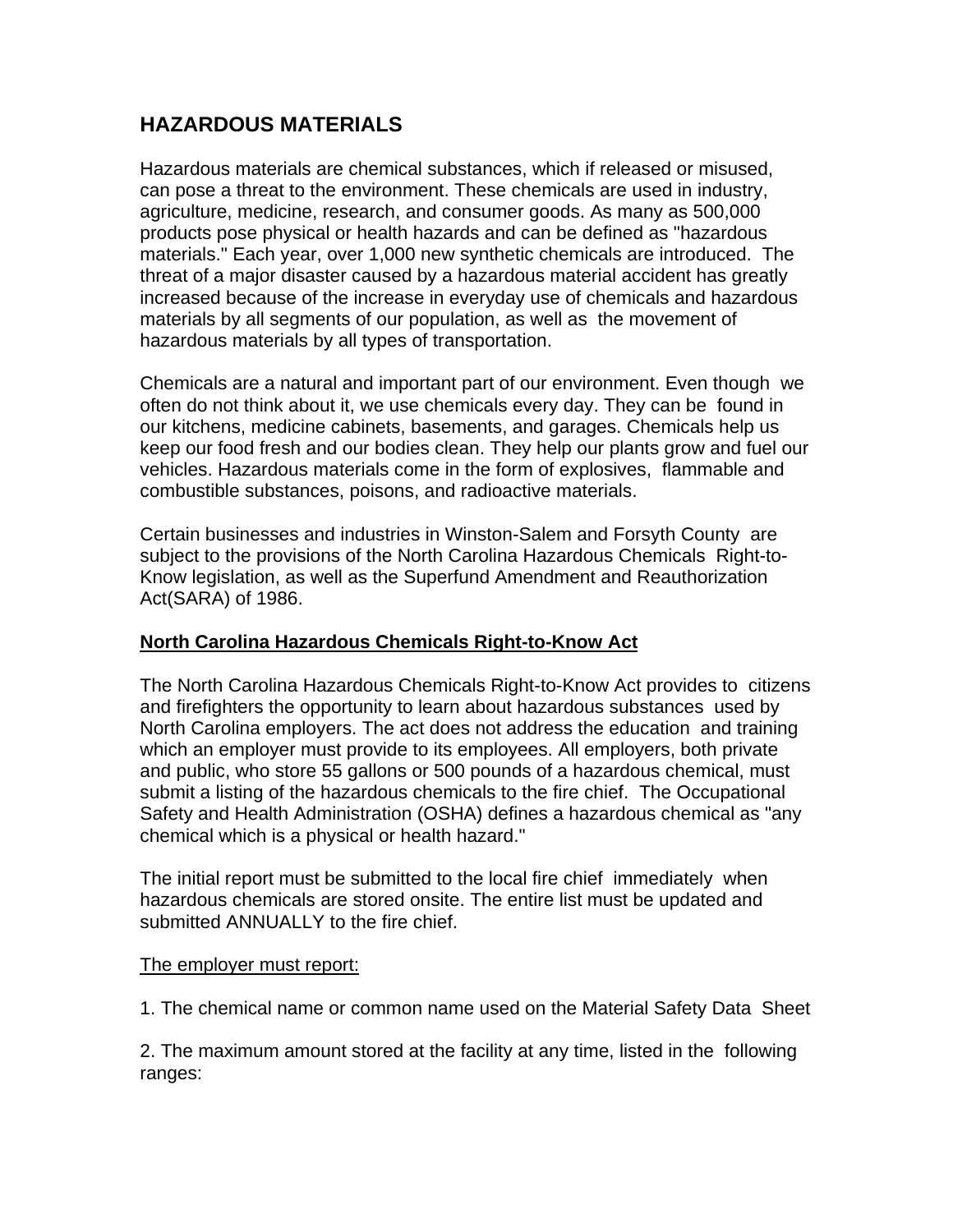| <b>RANGE</b> | <b>GALLONS</b>  | <b>POUNDS</b>     |
|--------------|-----------------|-------------------|
| ΙB           | 55-550          | $ 500 - 5,000 $   |
|              | $ 550 - 5,500 $ | $ 5,000 - 50,000$ |
|              | $ 5,500 $ plus  | $ 50,000 $ plus   |

3. The area in the facility in which the material is stored, type of container, and to what extent, if at altered pressure or temperature

4. Names and telephone numbers of 24-hour emergency facility contacts

For your convenience, a PDF formatted form for reporting under the NC Hazardous Materials Right-to-Know Act is available**.**  Tier II forms may be submitted in lieu of the Right-to-Know submissions.

### **Superfund Amendments and Reauthorization Act of 1986**

Downloadable files and key web site links regarding the SARA legislation, also known as the Emergency Planning and Community Right-to-Know Act (EPCRA), Section 312, the Section 313 Toxic Release Inventory (TRI), and Risk Management Plan Section 112(r) of the Clean Air Act are available from the North Carolina State Emergency Response Commission.

### **Risk Management Program 112(r) of the 1990 Clean Air Act**

The North Carolina Division of Air Quality maintains a web site which gives details on the Risk Management Program (RMP) Program 112(r) of the 1990 Clean Air Act.

# **DISPOSAL INFORMATION**

The Winston-Salem/Forsyth County Utility Commission sponsors a permanent Household Hazardous Waste Disposal Facility, **3RC The EnviroStation**. This service is free for all qualified residents of Winston-Salem and Forsyth County. **Wastes generated by commercial or industrial business will not be accepted**.

Accepted materials include: metal polish, oven cleaners, rug shampoos, bug sprays, rat bait, pesticides, gasoline, fuel oil, antifreeze, brake fluid, car batteries, glues, strippers, thinners, solvents, batteries, unmixed photographic materials or other poisonous, ignitable, corrosive products, motor oil and paints.

Materials NOT accepted: regular trash or recyclables, ammunition, explosives, radioactive or infectious materials.